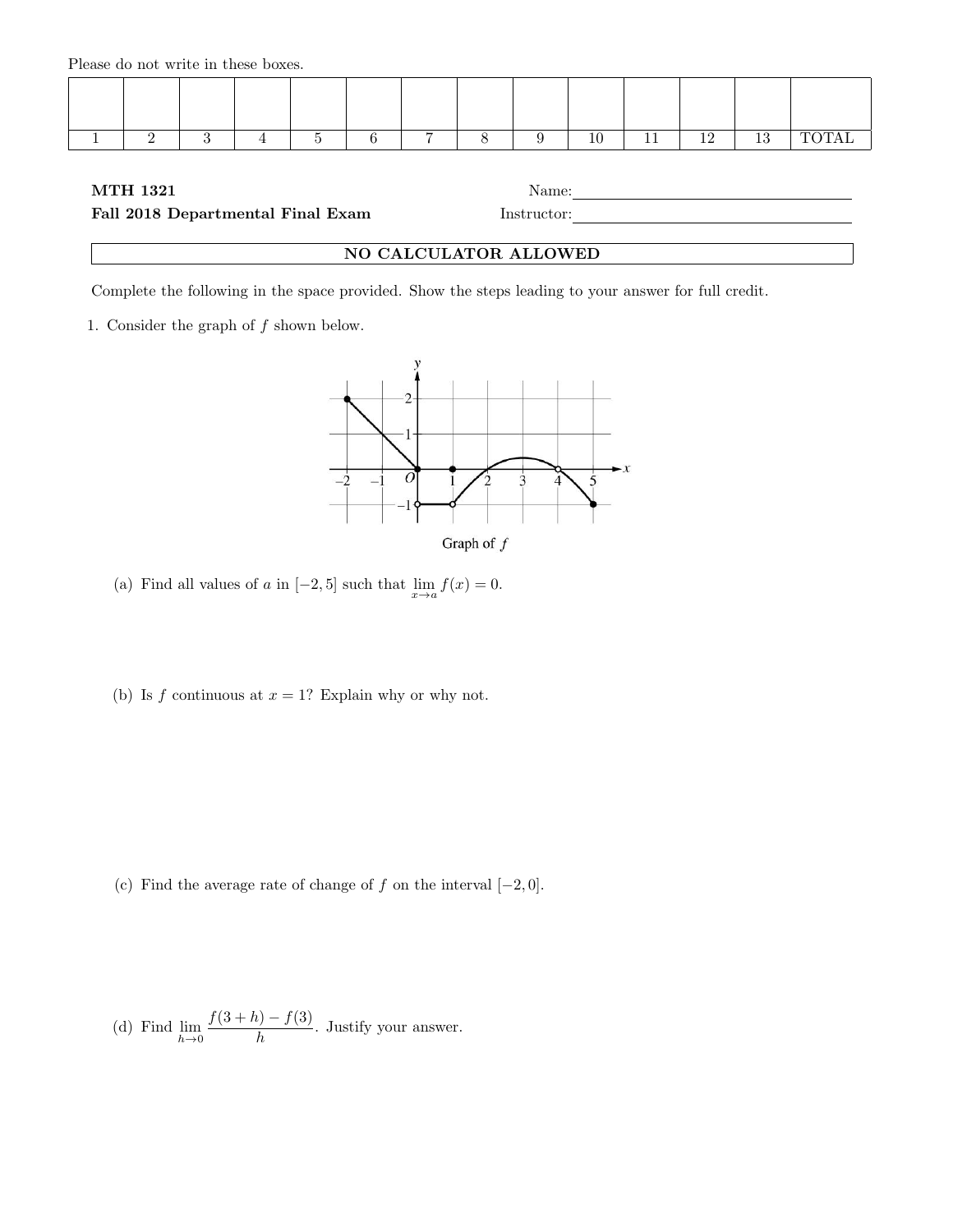## 2. Compute the following:

(a) Let  $y = \sin^{-1}(3x) + 2^x + \log_{10} x$ . Find  $y'(x)$ . You do not need to simplify your answer.

(b) Let  $y =$  $\sqrt{1+e^{-x}}$ . Find  $\frac{dy}{dx}$ . You do not need to simplify your answer.

3. Compute the following:

(a) Let  $y = \frac{\sec x}{1}$  $\frac{\sec x}{\ln x} + x^{-1} \cos(2x)$ . Find  $y'(x)$ . You do not need to simplify your answer.

(b) Let 
$$
x^2 + xy - 3y = 3
$$
. Find  $\frac{dy}{dx}$  at the point (2, 1).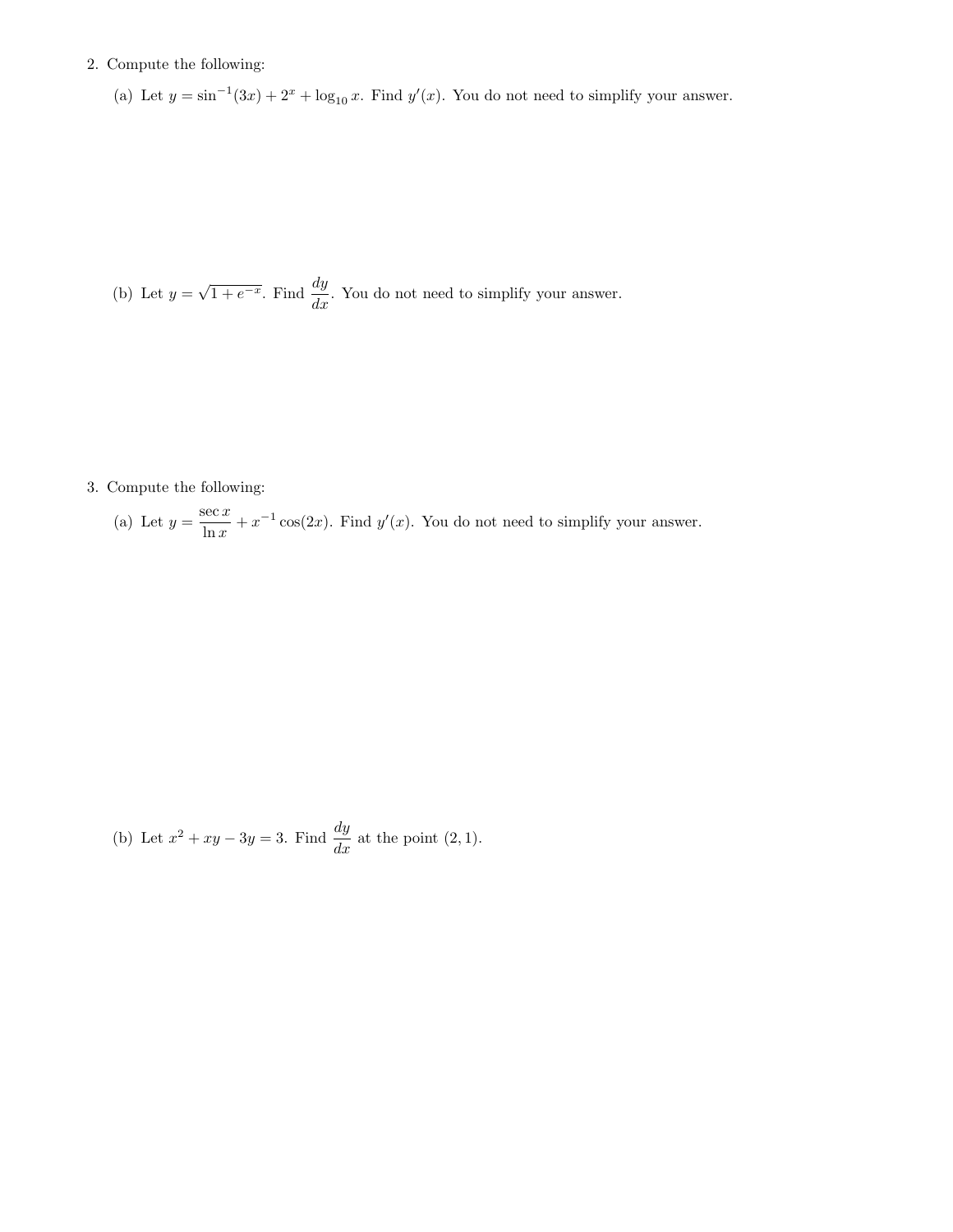- 4. Researchers are studying the effectiveness of a new antibiotic. Let  $P(t)$  be the number of bacteria present t hours after the antibiotic is administered. Data collected by the researchers indicated that the over the first 12 hours, the number of bacteria decreased while its rate of change increased, and then afterwards the number of bacteria continued to decrease, but its rate of change decreased.
	- (a) Which first derivative statements best describe this scenario?
		- (A)  $P'(t) > 0$  for  $0 < t < 12$  and  $P'(t) > 0$  for  $t > 12$
		- (B)  $P'(t) > 0$  for  $0 < t < 12$  and  $P'(t) < 0$  for  $t > 12$
		- (C)  $P'(t) < 0$  for  $0 < t < 12$  and  $P'(t) > 0$  for  $t > 12$
		- (D)  $P'(t) < 0$  for  $0 < t < 12$  and  $P'(t) < 0$  for  $t > 12$
		- (E) None of the above
	- (b) Which second derivative statements best describe this scenario?
		- (A)  $P''(t) > 0$  for  $0 < t < 12$  and  $P''(t) > 0$  for  $t > 12$
		- (B)  $P''(t) > 0$  for  $0 < t < 12$  and  $P''(t) < 0$  for  $t > 12$
		- (C)  $P''(t) < 0$  for  $0 < t < 12$  and  $P''(t) > 0$  for  $t > 12$
		- (D)  $P''(t) < 0$  for  $0 < t < 12$  and  $P''(t) < 0$  for  $t > 12$
		- (E) None of the above
	- (c) At  $t = 12$ , the graph of  $y = P(t)$  has
		- (A) a local maximum
		- (B) a local minimum
		- (C) a critical number but no local extremum
		- (D) an inflection point
		- (E) None of the above
	- (d) Assuming that there are a positive number of bacteria,  $P_0$ , present at time  $t = 0$  and that at time  $t = 24$ , all bacteria are eliminated, sketch a possible graph of P corresponding to all the criteria described above.

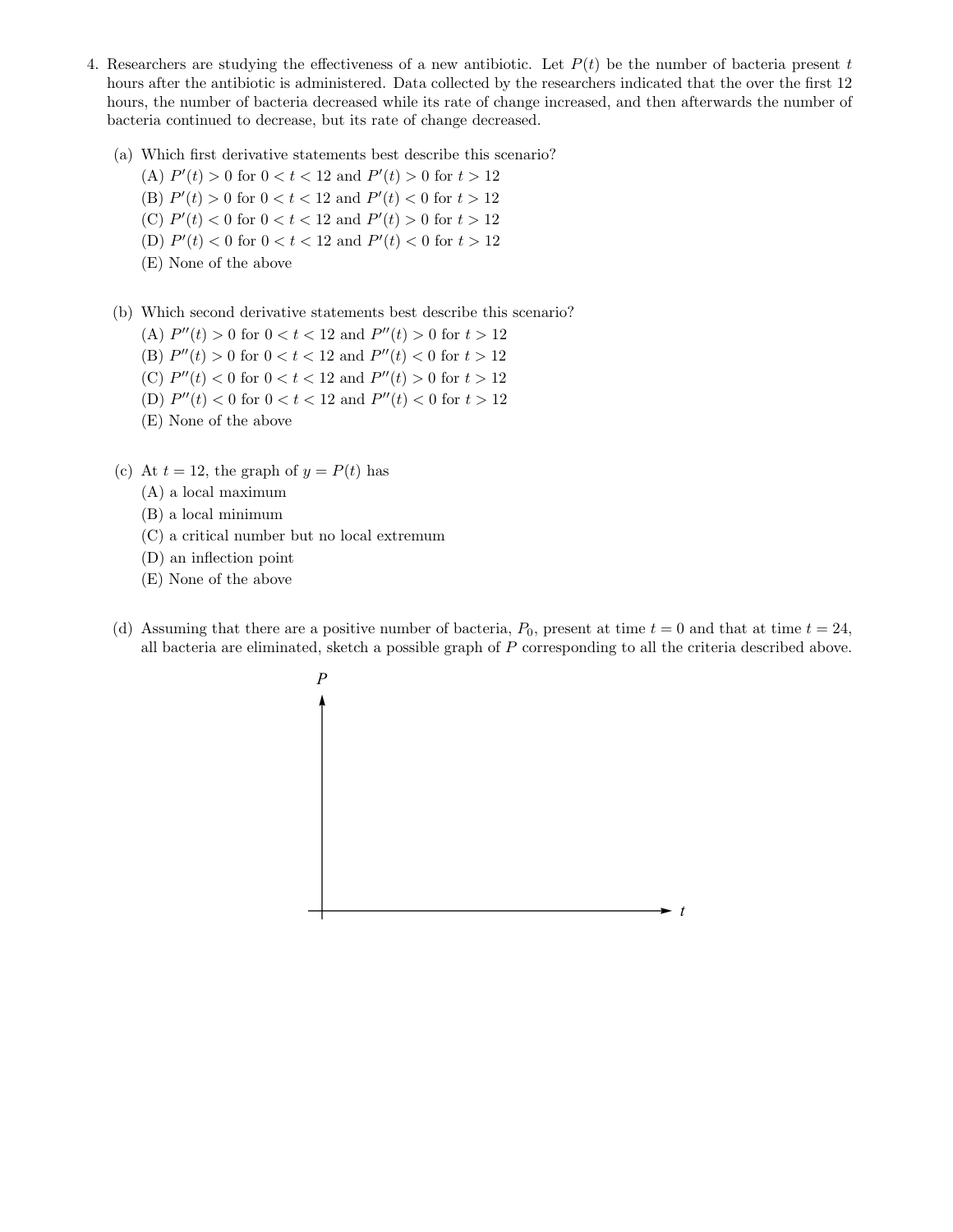- 5. Consider  $f(x) = \sqrt{x}$ .
	- (a) Find the linear approximation of  $y = f(x)$  at  $x = 4$ .

(b) Let R denote the region between  $y = f(x)$  and the x-axis from  $x = 0$  to  $x = 1$ . The vertical line  $x = k$ divides  $R$  into two regions of equal area. Find  $k$ .

6. A rectangle has base x cm and height y cm. The base is increasing at a rate of 2 cm/sec and the height is decreasing at a rate of 1 cm/sec. Find the rate of change of the area of rectangle (with respect to time) when  $x = 7$  and  $y = 3$ .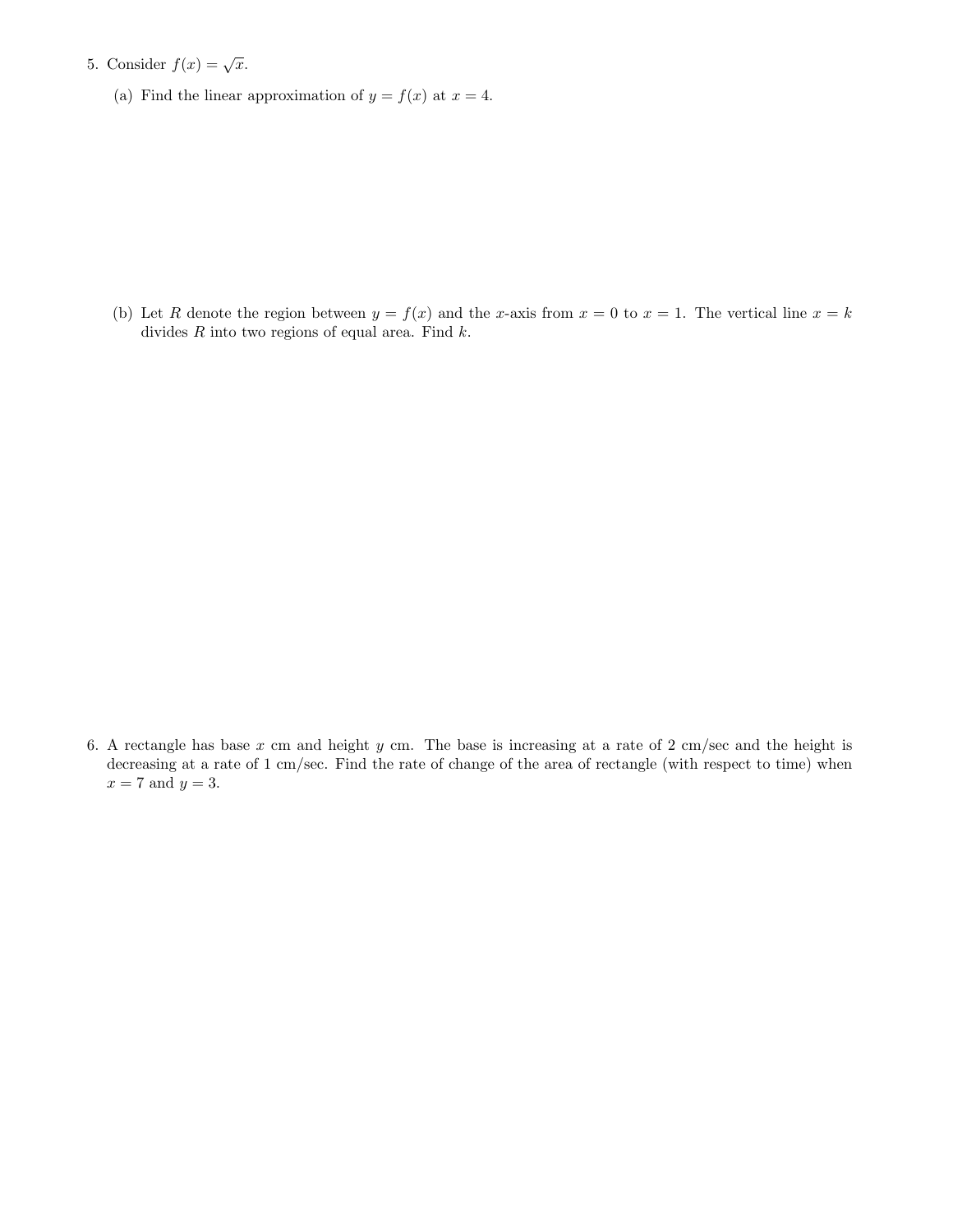- 7. Suppose  $f'(x) = x(x-1)^2$ .
	- (a) Find the x-coordinate for all local extrema of f. Classify each as where a local max or local min occurs.

(b) Find the x-coordinate for all inflection points of  $f$ .

8. Suppose that the tangent line to  $y = f(x)$  at  $x = 2$  is given by  $\ell(x) = 3(x - 2) + 4$ . Mark each of the following statements as true (T) or false (F). You do not need to justify your answer.

(a) 
$$
f
$$
 is concave up at  $x = 2$   
\n(b)  $\int_0^1 \ell(x) dx > 0$   
\n(c)  $\lim_{x \to \infty} \frac{\ell(x)}{2x + 3} = \infty$   
\n(d)  $\lim_{x \to 2^-} f(x) = \lim_{x \to 2^+} f(x)$   
\n(e)  $\lim_{x \to 2} \frac{f(x) - f(2)}{x - 2} = 3$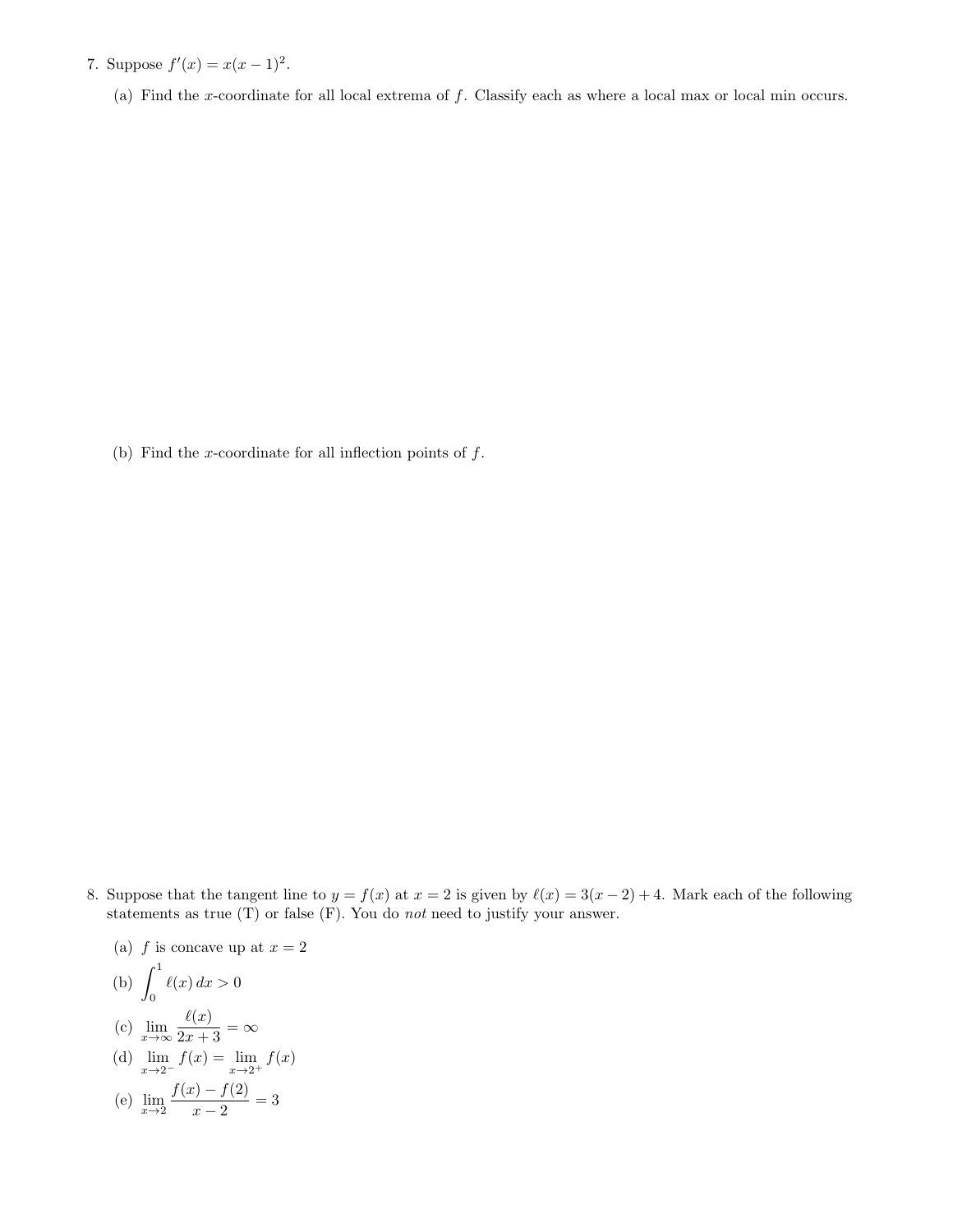9. Compute the following:

(a) 
$$
\int \left(\frac{1}{x} + \frac{1}{1+x^2} - e^x\right) dx
$$

$$
(b) \int \frac{\ln x}{x} dx
$$

10. Compute the following:

$$
(a) \int_0^{\pi/4} \cos x \, dx
$$

(b) 
$$
\int_{1}^{3} \frac{x}{x^2 + 1} dx
$$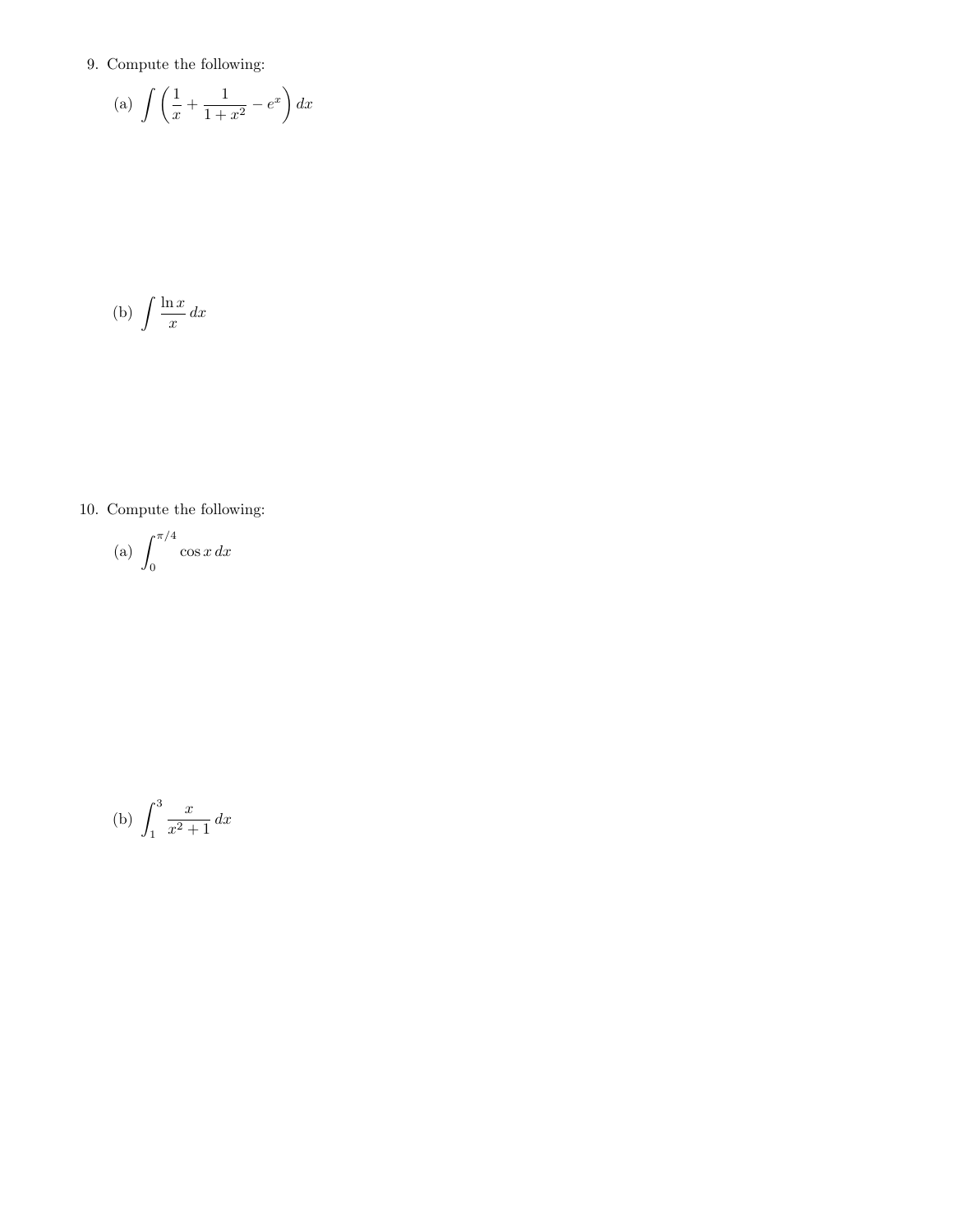11. The acceleration of a particle at time t is given by  $a(t) = t - \sin t$ . At time  $t = 0$ , the particle's position is  $s(0) = -2$  and the particle's velocity is  $v(0) = 2$ . Find  $s(t)$ , the position of the particle at any time  $t \ge 0$ .

12. While you are exercising, data regarding the rate at which you are burning calories is collected. Selected values are shown in the table below.

| calories<br>$\sim$<br>v |  |  |
|-------------------------|--|--|

Suppose  $y = r(t)$  is differentiable on  $0 \le t \le 60$ .

- (a) Estimate  $r'(20)$ . Include units.
- (b) Use a left Riemann sum with the three subintervals indicated in the table to estimate the total number of calories burned during the 60 minute workout.

(c) Was there some time during your workout when you were burning 10 calories per minute? Explain why or why not.